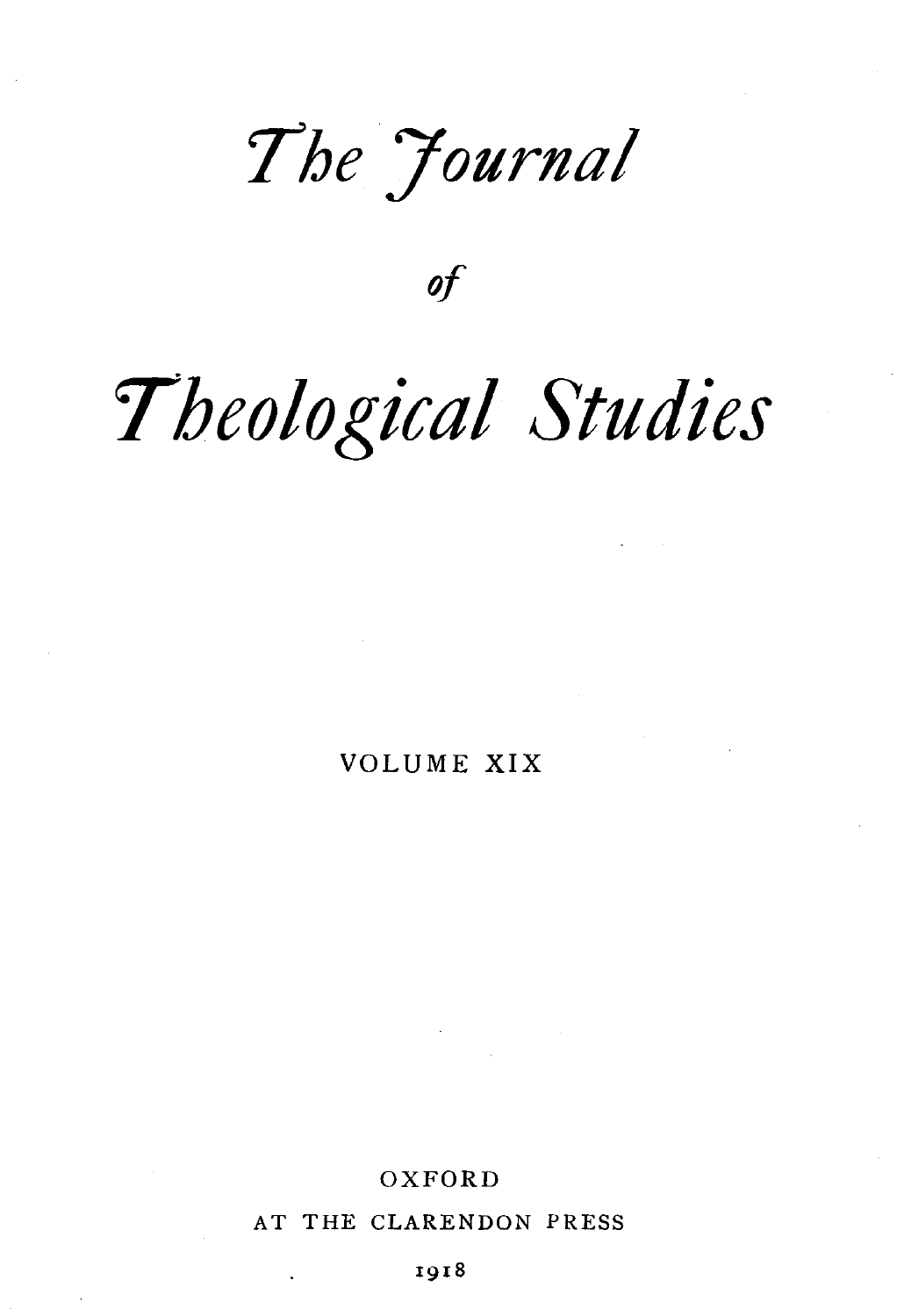#### OXFORD UNIVERSITY PRESS

LONDON EDINBURGH GLASGOW NEW YORK TORONTO MELBOURNE CAPE TOWN BOMBAY HUMPHREY MILFORD PUBLISHER TO THE UNIVERSITY

 $\overline{\phantom{a}}$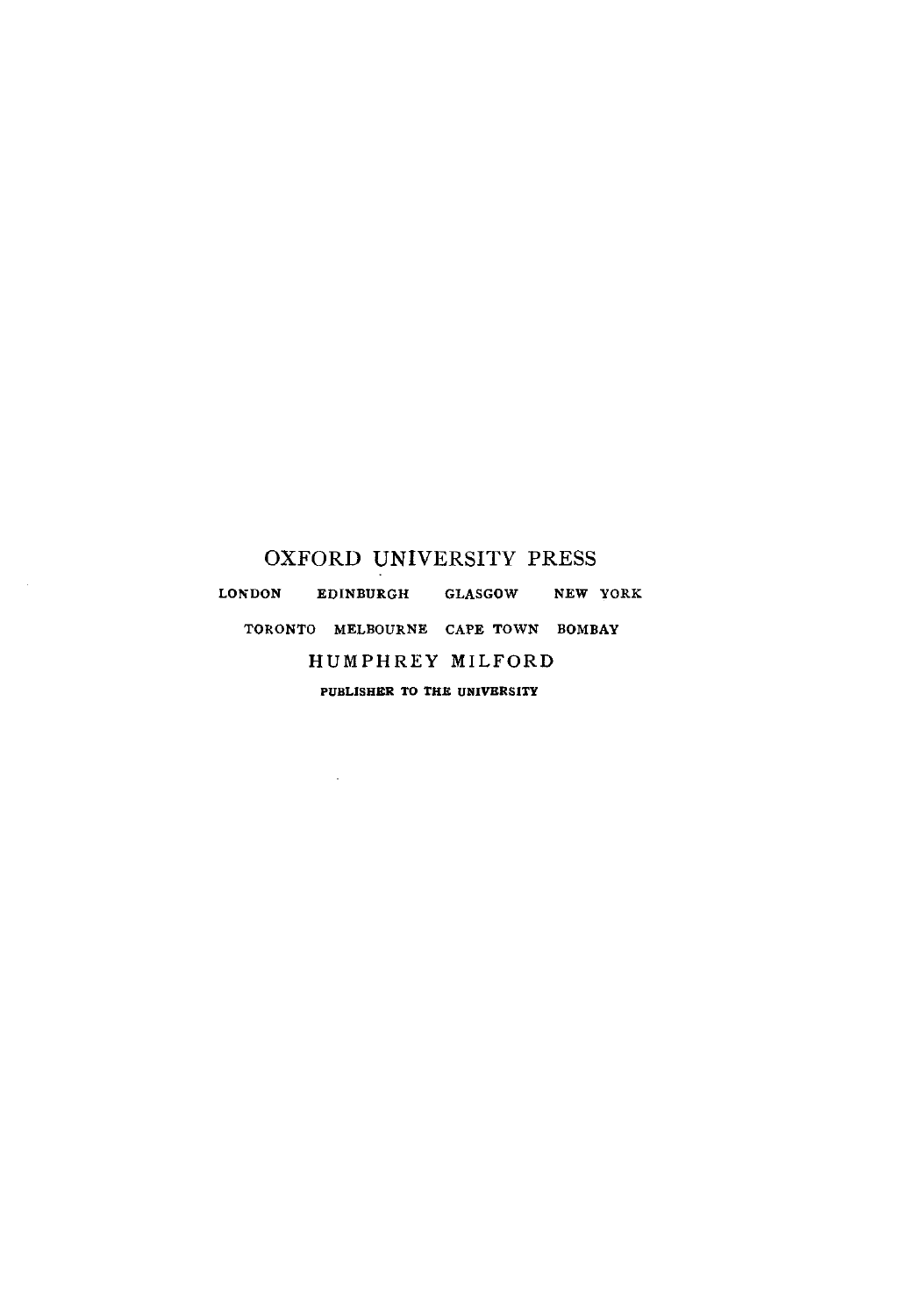#### *COMMITTEE OF DIRECTION:*

Rev. DR. BARNES, Hulsean Professor of Divinity, Cambridge. F. C. BuRKITT, D.D., Norrisian Professor of Divinity, Cambridge.

Rev. DR. CooKE, Regius Professor of Hebrew, Oxford.

Rev. DR. KENNETT, Regius Professor of Hebrew, Cambridge.

Very Rev. Dr. KIRKPATRICK, Dean of Ely.

Rev. Dr. Lock, Dean Ireland's Professor of Exegesis, Oxford.

Rev. Dr. Mason, Canon of Canterbury.

Very Rev. DR. J. ARMITAGE RoBINSON, Dean of Wells.

Rev. DR. SANDAY, Lady Margaret Professor of Divinity, Oxford.

Rev. DR. STANTON, Regius Professor of Divinity, Cambridge.

Very Rev. DR. STRONG, Dean of Christ Church, Oxford.

#### *EDITORS:*

Rev. DR. BETHUNE-BAKER, 23 Cranmer Road, Cambridge. ReY. F. E. BRIGHTMAN, Magdalen College, Oxford.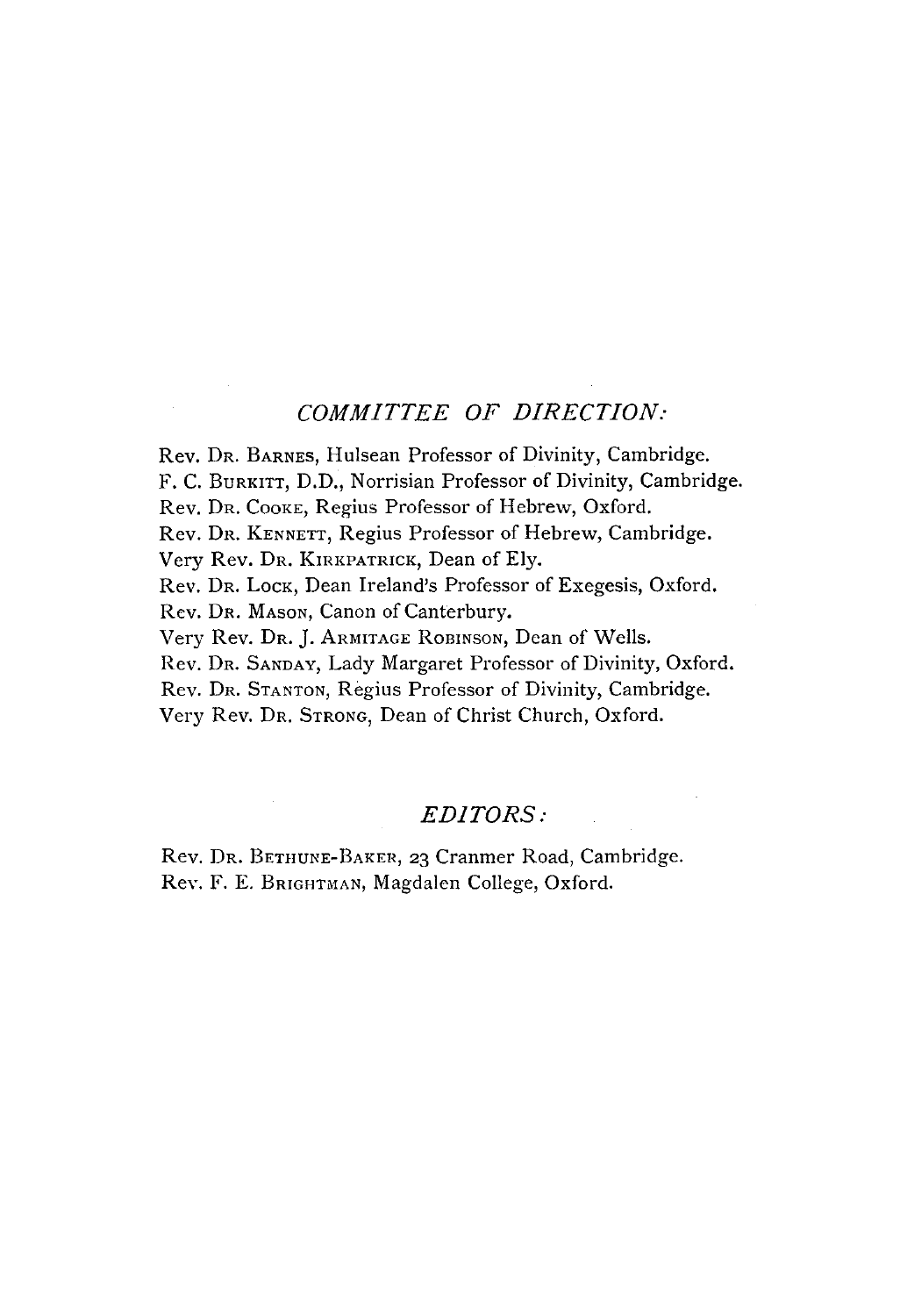$\mathcal{L}^{\text{max}}_{\text{max}}$ 

## INDEX OF WRITERS

| BINDLEY, T. H.                                            |                                             |                      |     |
|-----------------------------------------------------------|---------------------------------------------|----------------------|-----|
| THE LORD'S COMMAND TO BAPTIZE.                            |                                             |                      | 34I |
| BOUQUET, A.C.                                             |                                             |                      |     |
| ON SOME EARLY PROTESTANT DOCUMENTS PRESERVED AT           |                                             |                      |     |
| CAMBRIDGE.                                                |                                             |                      | 231 |
| BURCH, V.                                                 |                                             |                      |     |
| A COMMENTARY ON THE SYRIAC Hymn of the Soul.              |                                             |                      | 145 |
| CADOUX, C. J.                                             |                                             |                      |     |
| THE CHRONOLOGICAL DIVISIONS OF ACTS                       |                                             |                      | 333 |
| COLSON, F. H.                                             |                                             |                      |     |
| 'MYTHS AND GENEALOGIES'-A NOTE ON THE POLEMIC OF          |                                             |                      |     |
| THE PASTORAL EPISTLES<br>n.                               |                                             |                      | 265 |
| CONNOLLY, R. H.                                           |                                             |                      |     |
| AN ANCIENT PRAYER IN THE MEDIAEVAL EUCHOLOGIA.            |                                             |                      | 132 |
| ESPOSITO, M.                                              |                                             |                      |     |
| NOTES ON THE LATIN WRITINGS OF ST PATRICK                 |                                             |                      | 342 |
| GEORGEVICH, T.R.                                          |                                             |                      |     |
| <b>SERBIA AND THE HOLY LAND</b>                           |                                             |                      | 97  |
| HAMILTON, H.                                              |                                             |                      |     |
| The Belief in God and Immortality (J. H. Leuba)           |                                             |                      | 280 |
| The Church and the Sacraments (P. T. Forsyth)             |                                             |                      | 91  |
| <i>The Rise of the Christian Religion</i> (C. F. Nolloth) | $\ddot{\phantom{a}}$                        |                      | 282 |
| HODGSON, L.                                               |                                             |                      |     |
| THE METAPHYSIC OF NESTORIUS                               |                                             |                      | 46  |
| HUTCHINSON, F.E.                                          |                                             |                      |     |
| REVISION OF THE LECTIONARY.                               |                                             |                      | 81  |
| JACKSON, H. L.                                            |                                             |                      |     |
| A Historical Examination of some non-Markan Elements in   |                                             |                      |     |
| $Luke$ (E. W. Parsons).<br>$\ddot{\phantom{a}}$           |                                             |                      | 285 |
| $St$ Luke (C. Knapp)                                      |                                             |                      | 284 |
| Sources of the Synoptic Gospels (C. S. Patton).           | $\mathbf{r}$                                | $\ddot{\phantom{a}}$ | 283 |
| JAMES, M.R.                                               |                                             |                      |     |
| SALATHIEL QUI ET ESDRAS                                   |                                             |                      | 347 |
| JOHNS, C. H. W.                                           |                                             |                      |     |
| Recent Assyriology (E. Chiera, S. Langdon)                | $\bullet$ . The second second second second |                      | 84  |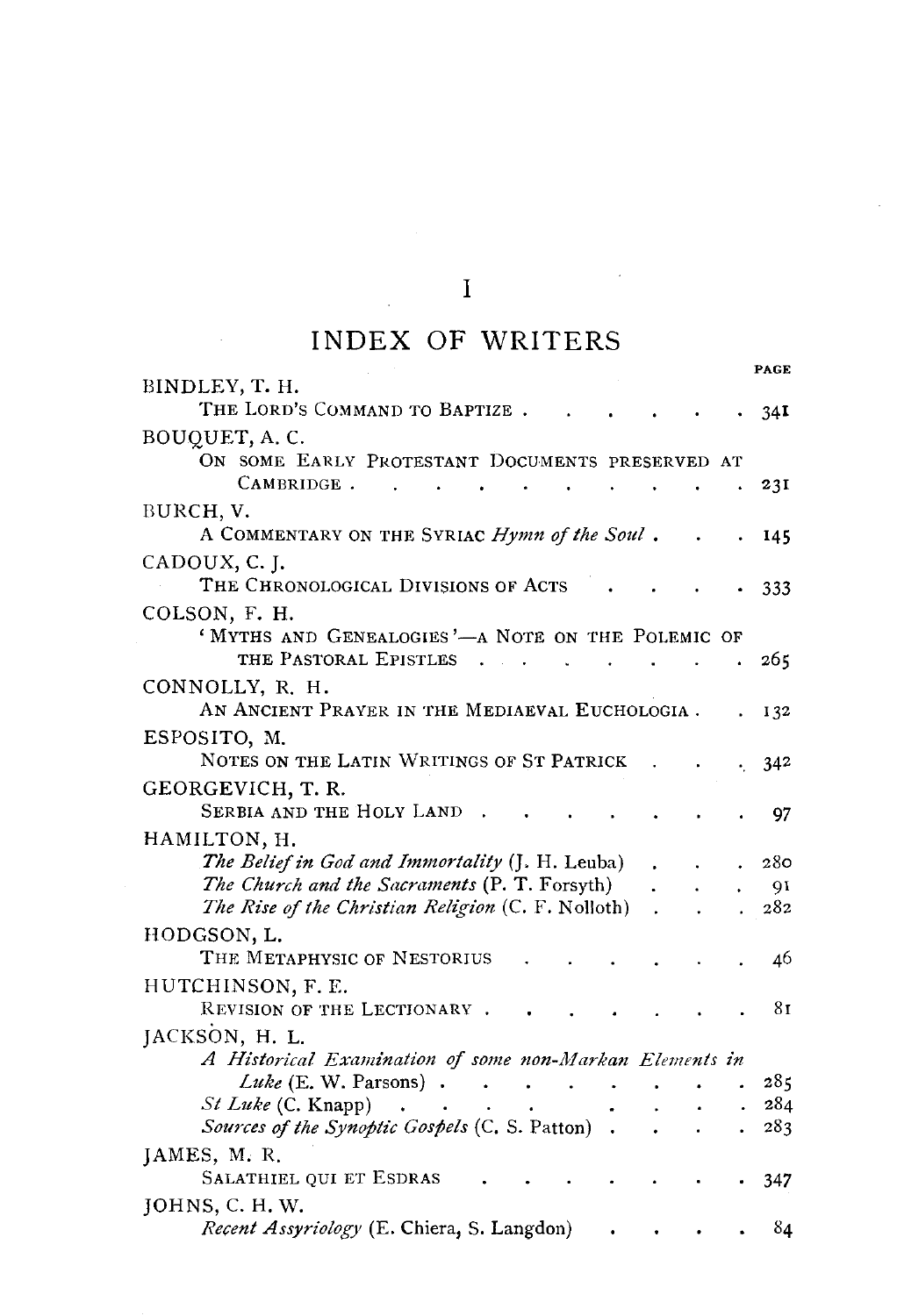#### **INDEX OF WRITERS**

|                                                                                                                                       | PAGE              |
|---------------------------------------------------------------------------------------------------------------------------------------|-------------------|
| LAWLOR, H. J.<br>THE SAYINGS OF PAUL OF SAMOSATA                                                                                      | 20, 115           |
| LEWIS, A.S.<br>т Тімотну ііі 16                                                                                                       | 8ο                |
| MARRIOTT, G. L.<br>I. THE de Instituto Christiano: II. THE TRACTATE OF SYMEON<br><b>METAPHRASTES</b>                                  | 328               |
| MOZLEY, J. K.<br>The Holy Trinity (L. G. Mylne)                                                                                       | 280               |
| NAIRNE, A.<br>Immortality (ed. B. H. Streeter).<br>Ordered Liberty (A. S. Duncan-Jones)<br>The Will to Freedom (J. N. Figgis)         | 37I<br>378<br>377 |
| OMAN, J.<br>The Idea of God in the Light of Recent Philosophy (A. S.<br>Pringle-Pattison).                                            | 278               |
| PATTERSON, L.<br>ORIGIN OF THE NAME PANTHERA                                                                                          | 79                |
| PHILLIMORE, J. S.<br>IGNATIUS Ad Romanos: TITULUS                                                                                     | 272               |
| ROBINSON, J. A.<br>THE CORONATION ORDER IN THE TENTH CENTURY                                                                          | 56                |
| ROBINSON, T. H.<br>THE STRUCTURE OF JEREMIAH 1, li.                                                                                   | 251               |
| SHEPPARD, H.W.<br>RUTH iii 13 b: AN EXPLANATION OF B'S INSERTED WORDS                                                                 | 277               |
| SMITH, A. J.<br>THE LATIN SOURCES OF THE COMMENTARY OF PELAGIUS ON<br>THE EPISTLE OF ST PAUL TO THE ROMANS                            | 162               |
| SMITH, H.<br>THE SOURCES OF VICTOR OF ANTIOCH'S COMMENTARY                                                                            | 350               |
| TURNER, C. H.<br>THE EARLIEST LIST OF DURHAM MSS                                                                                      | 121               |
| WATSON, E.W.<br>Staffordshire Incumbents and Parochial Records (W. N. Landor)<br>Studies in English Franciscan History (A. G. Little) | 381<br>380        |
| WILMART, A.<br><i>Itoria</i> : NOTE SUR LE TRAITÉ D'OPTAT I i<br>I. LE de Lazaro DE POTAMIUS: II. LA COLLECTION DES 38                | 73                |
| HOMÉLIES LATINES DE SAINT JEAN CHRYSOSTOME.                                                                                           | 289               |

 $\mathcal{L}^{\text{max}}_{\text{max}}$ 

vi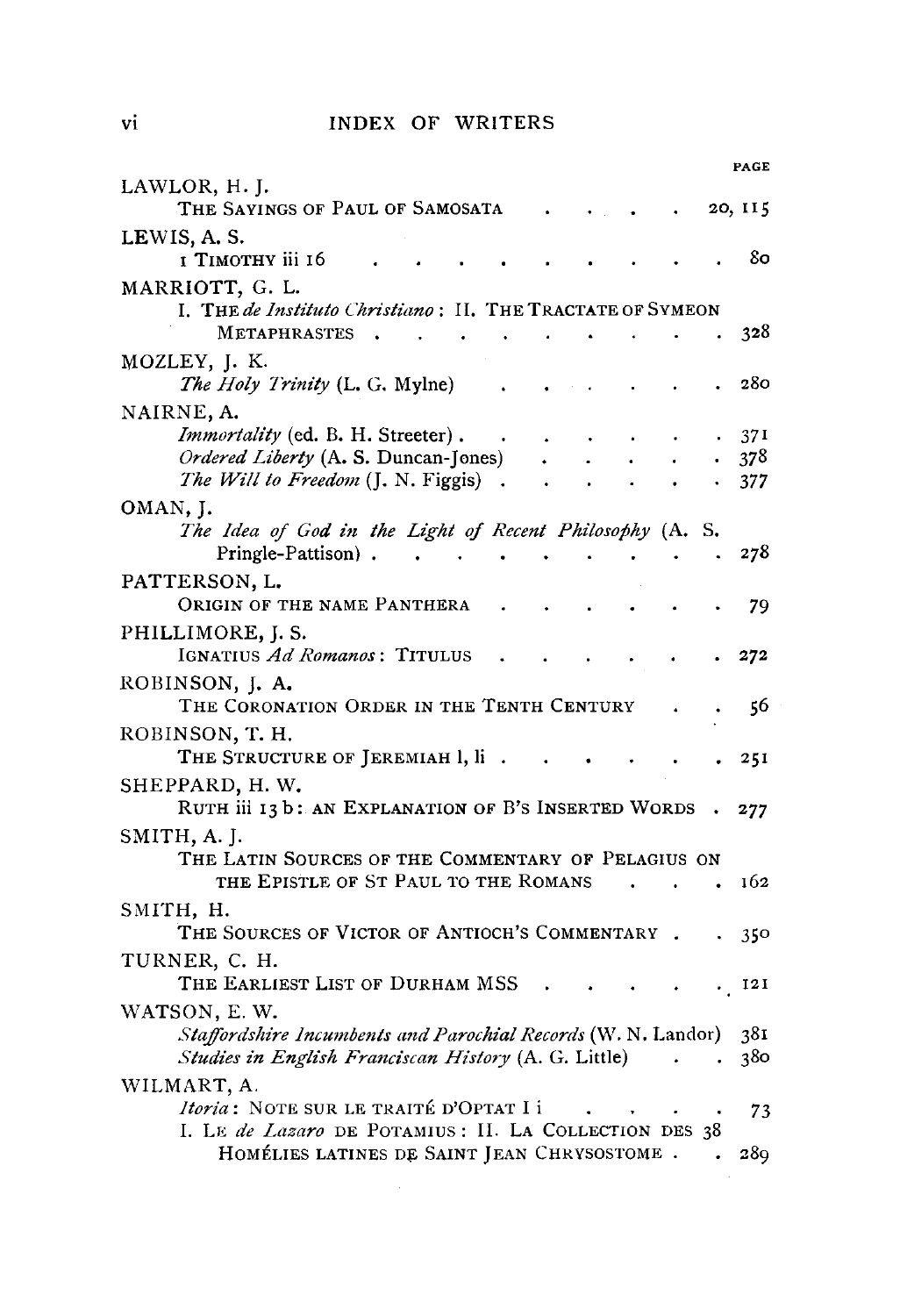## $\bar{1}$

## INDEX OF ARTICLES

|                                                                                                                                                                                             | PAGE         |
|---------------------------------------------------------------------------------------------------------------------------------------------------------------------------------------------|--------------|
| ARTICLES:<br>BIBLIOGRAPHY OF THE PUBLISHED WORKS OF THE LATE                                                                                                                                |              |
| HENRY BARCLAY SWETE, A.                                                                                                                                                                     | $\mathbf{I}$ |
| SERBIA AND THE HOLY LAND. By T. R. Georgevich.                                                                                                                                              | 97           |
| NOTES AND STUDIES:                                                                                                                                                                          |              |
| ACTS, THE CHRONOLOGICAL DIVISIONS OF. By C. J. Cadoux                                                                                                                                       | 333          |
| BAPTIZE, THE LORD'S COMMAND TO. By T. H. Bindley.<br>$\ddot{\phantom{0}}$                                                                                                                   | 341          |
| CHRYSOSTOME, LA COLLECTION DES 38 HOMÉLIES LATINES DE                                                                                                                                       |              |
| SAINT JEAN. By A. Wilmart<br>$\mathcal{L}(\mathbf{x})$ . The set of $\mathcal{L}(\mathbf{x})$ is a set of $\mathcal{L}(\mathbf{x})$<br>CORONATION ORDER IN THE TENTH CENTURY, THE. By J. A. | 305          |
| Robinson<br><b>Carl Carl</b>                                                                                                                                                                |              |
| $\ddot{\phantom{0}}$<br>DURHAM MSS, THE EARLIEST LIST OF. By C. H. Turner                                                                                                                   | 56           |
| L.                                                                                                                                                                                          | 121          |
| EARLY PROTESTANT DOCUMENTS PRESERVED AT CAMBRIDGE,                                                                                                                                          |              |
| ON SOME. By A. C. Bouquet<br>$\sim$ $\sim$<br>and a state of the<br>$\ddot{\phantom{a}}$                                                                                                    | 231          |
| Hymn of the Soul, A COMMENTARY ON THE SYRIAC.<br>By                                                                                                                                         |              |
| $V.$ Burch<br>$\sim$ $\sim$ $\sim$ $\sim$ $\sim$<br>$\bullet$ .                                                                                                                             | 145          |
| IGNATIUS Ad Romanos: TITULUS. By J. S. Phillimore                                                                                                                                           | 272          |
| de Instituto Christiano, THE. By G. L. Marriott .<br>$\blacksquare$                                                                                                                         | 328          |
| Itoria: NOTE SUR LE TRAITÉ D'OPTAT I i. By A. Wilmart                                                                                                                                       | 73           |
| JEREMIAH I, li, THE STRUCTURE OF. By T. H. Robinson.                                                                                                                                        | 251          |
| de Lazaro OF POTAMIUS, LE. By A. Wilmart.                                                                                                                                                   | 289          |
| LECTIONARY, REVISION OF THE. By F. E. Hutchinson.                                                                                                                                           | 81           |
| LORD'S COMMAND TO BAPTIZE, THE. By T. H. Bindley .<br>$\bullet$                                                                                                                             | 341          |
| 'MYTHS AND GENEALOGIES'-A NOTE ON THE POLEMIC OF THE                                                                                                                                        |              |
| PASTORAL EPISTLES By F. H. Colson                                                                                                                                                           | 265          |
| NESTORIUS, THE METAPHYSIC OF. By L. Hodgson                                                                                                                                                 | 46           |
| PANTHERA, ORIGIN OF THE NAME. By L. PATTERSON<br>$\bullet$                                                                                                                                  | 79           |
| ST PATRICK, NOTES ON THE LATIN WRITINGS OF. By M.                                                                                                                                           |              |
| <b>ESPOSITO</b><br>$\mathbb{Z}^2$<br>$\Delta \sim 10$<br>$\ddot{\phantom{a}}$<br>$\ddot{\phantom{a}}$<br>$\sim$ $\sim$<br>$\ddot{\phantom{a}}$                                              | 342          |
| PAUL OF SAMOSATA, THE SAVINGS OF<br>$\bullet$                                                                                                                                               | 20, II5      |
| PELAGIUS ON THE EPISTLE OF ST PAUL TO THE ROMANS, THE                                                                                                                                       |              |
| LATIN SOURCES OF THE COMMENTARY OF. By A. J. Smith                                                                                                                                          | 162          |
| PRAYER IN THE MEDIAEVAL EUCHOLOGIA, AN ANCIENT.<br>By                                                                                                                                       |              |
| R. H. Connolly .<br>and a strategic and<br>$\sim$<br>$\ddot{\phantom{0}}$                                                                                                                   | 132          |
| RUTH iii 13 b: AN EXPLANATION OF B'S INSERTED WORDS.<br>By                                                                                                                                  |              |
| H. W. Sheppard.<br>$\ddot{\phantom{0}}$<br>$\sim$ $\sim$                                                                                                                                    | 277          |
| SALATHIEL QUI ET ESDRAS. By M. R. James<br>$\sim$<br>$\sim$ $\star$                                                                                                                         | 347          |
| By G. L.<br>SYMEON METAPHRASTES, THE TRACTATE OF.                                                                                                                                           |              |
| Marriott<br>$\sim$                                                                                                                                                                          | 331          |
| I TIMOTHY iii 16. By A.S. Lewis.<br>$\sim 10^{-11}$<br>$\bullet$<br>$\blacksquare$                                                                                                          | 80           |
| VICTOR OF ANTIOCH'S COMMENTARY, THE SOURCES OF. By                                                                                                                                          |              |
| H. Smith                                                                                                                                                                                    | 350          |

 $\bar{\beta}$